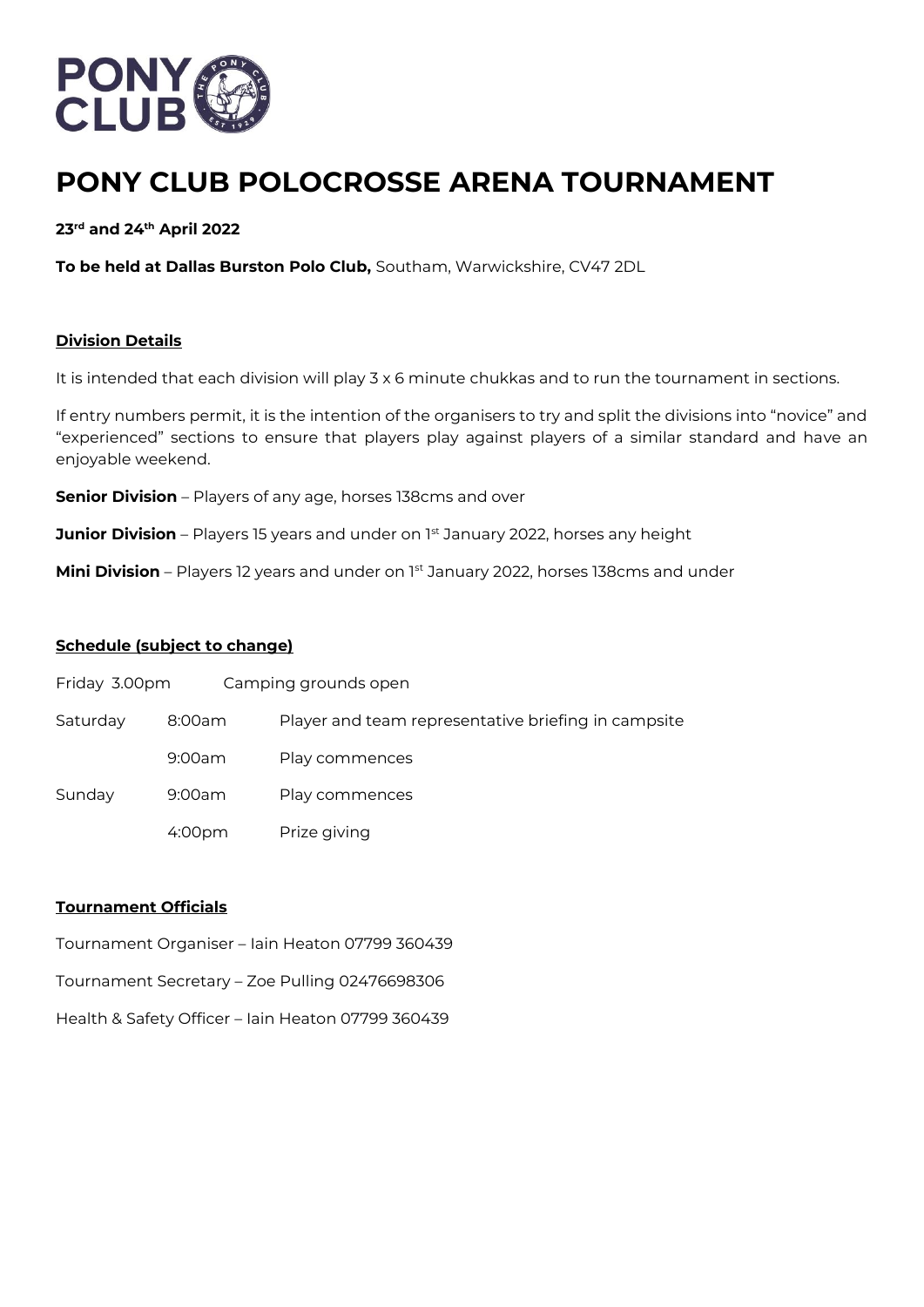

# **Location Map of Dallas Burston Polo Club**



## **Entries**

Entries must be made via the online entry system, found on events.pcuk.org and payment must be made upon completion of the form.

Entries should be made by Branches, Centres and Areas and teams should have been agreed with the relevant committees/ officials (such as DC's or Area Polocrosse Coordinators) prior to entry.

Entries can be made for both teams and individual players. Individual players will be put into appropriate mixed teams by the organisers. Where a Branch/ Centre/ Area enters two individual players in the same grade we will always try and put them in a team together but this may not always be possible.

To make the entry please ensure you have:

- Pony Club Membership number
- Pony/ Horse Vaccination details from the Passport
- Payment details (card)

If you have any enquiries about entries please contact [polocrosse@pcuk.org](mailto:polocrosse@pcuk.org)

Cost of entry is £70 per player

The link for the event entries is:<http://events.pcuk.org/pony-club-polocrosse-arena-tournament>

## **Multi Horse**

The Arena tournament will be run as a multi horse tournament and players can change horses during and between games. This rule is purely in place to allow players to try out new horses and to accommodate horses that may have a lower level of fitness at the start of the season.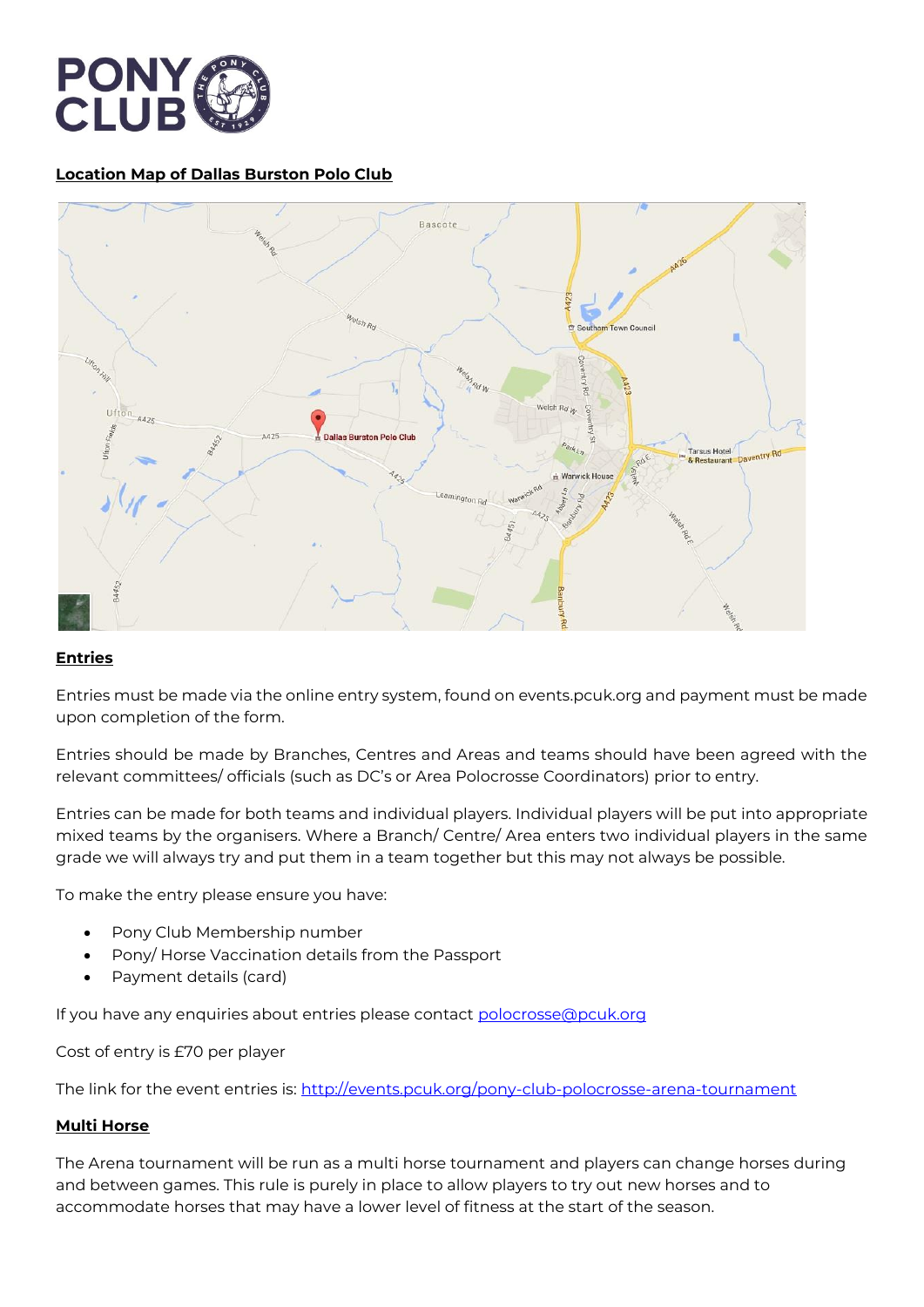

# **Venue rules**

Please respect the venue and make sure you tidy up any litter or muck before you leave, both in the camping field and around the arena.

Please stay on the roads and do not walk on the grass verges when going between the arena and the camping field.

Please DO NOT ride in the arena on Friday evening.

**Pony Club Membership** – All players must be members of the Pony Club prior to entry.

**Briefings** – A representative from each team will be required to attend the Saturday morning briefing.

**Saddlery, Equipment & Dress** – Saddlery and dress should be in line with the current Pony Club Polocrosse rules so please ensure you are familiar with these. There will be a tack check for safety purposes of each team before their first game.

**Hat Tagging** – Only hats tagged with an aquamarine Pony Club, British Eventing or British Riding Club tag are approved for use during the tournament. The tournament umpire is authorised to tag hats.

**Player & Horse Turnout** – Players and their horses are expected to be smartly turned out with matching team shirts and white jeans or white/cream jodhpurs/breeches. Horses' tails should be plaited and put up.

**First Aid** – Paramedic(s) will be on site during the hours of play. The nearest hospital with an A&E department is Warwick Hospital, Lakin Road, Warwick, CV34 5BW.

Contact for details for first aid requirements outside hours of play is Iain Heaton 07799 360439

**Horse Welfare** – Any horse that a team or player wishes to withdraw must be inspected by the Horse Welfare Officer or Vet prior to substitution. Failure to comply will render the team in breach of the tournament rules and may lead to disqualification of the team from the competition.

**Vaccinations** – horses should be vaccinated for equine influenza in line with Pony Club vaccination rules. Please ensure you bring your horse's passport and vaccination record as these may be asked for on arrival.

**Vet** – A vet will be on call during play. The on call vets are Spring Paddocks Equine who are reachable by telephone on 01926 612937.

**Camping & Penning** – Horses should be penned in properly constructed, electrified pens with no more than two horses in any single pen. Camping and horse pens will be mixed but a separate area will be available for camping only. You are requested to arrive before midnight to reduce disruption to local residents. Thank you for your assistance in this area.

**Vehicle Movements** – There is to be no movement of vehicles after 10pm on Saturday in the camping areas, except in an emergency. People violating this rule may be banned from competing on Sunday.

**Muck** – All muck must be taken to muck heaps and all pens cleared before you leave as DBPC will charge for any un-cleared pens.

**Dogs** – DOGS MUST BE KEPT ON LEADS AT ALL TIMES DURING HOURS OF PLAY**.** Extendable leads must not be extended anywhere near the areas of play, practice or in the vicinity of horses. Well behaved/controlled dogs are welcome but must be kept in a lead when near the horses/play. Please pick